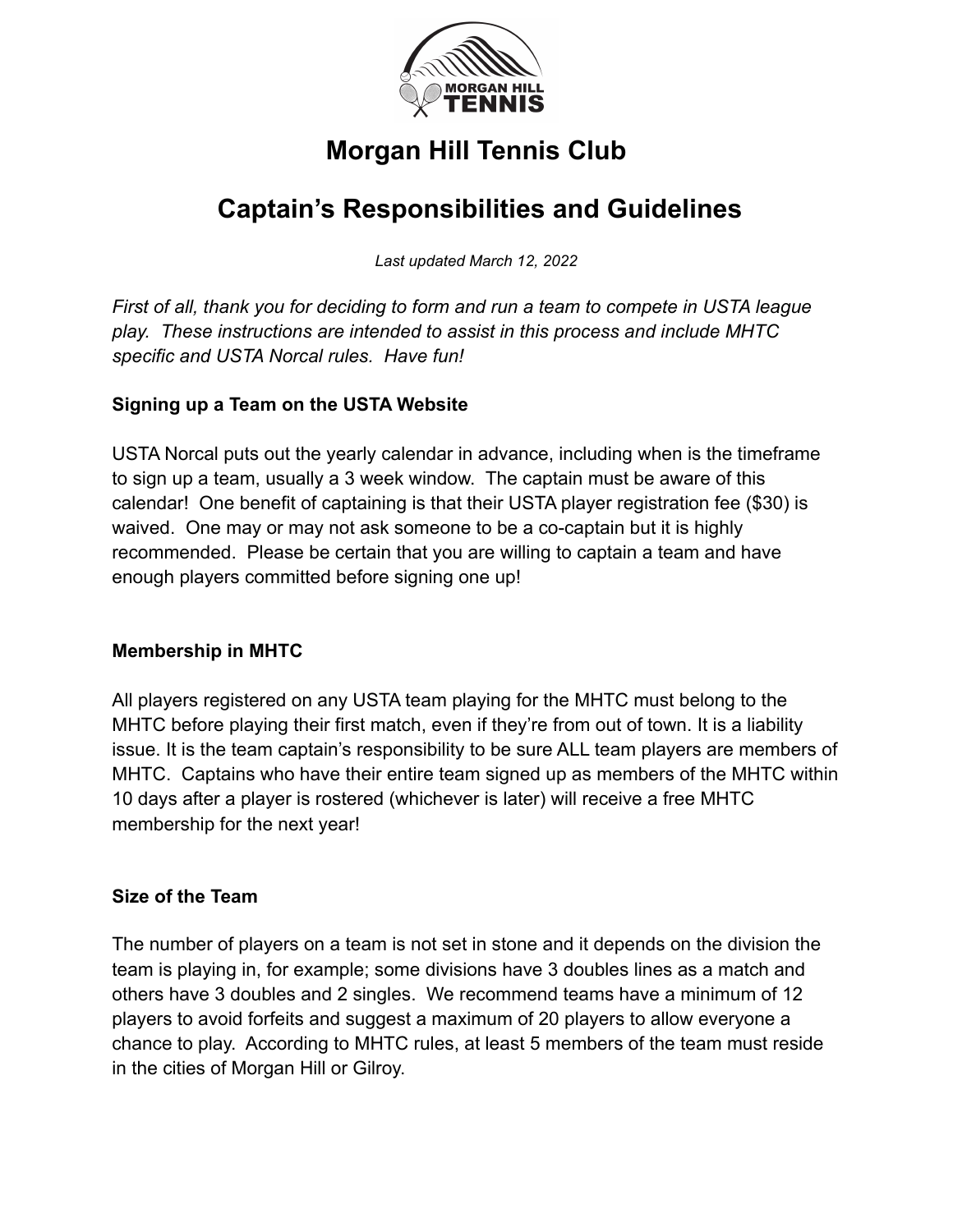## **Scheduling Matches**

Once the USTA has stopped team registration and the teams are set they will assign the home and away matches for the teams. At this point the captain connects with the club's court scheduler, promptly, in order to get their choice recognized. All home matches are scheduled through this person. Captains must give a 1st, 2nd and 3rd choice of home matches. For example; Saturdays at 10am, Sundays at 1pm. Matches will not be scheduled before 9am . MHTC advises weeknight matches to start at 7pm or later to allow visiting teams adequate travel time. No USTA team will be able to schedule a home match on the day of a MHTC tournament. Under no circumstances may a captain/anyone schedule a USTA match w/o first consulting the court scheduler!

# **Court Fee**

For the Adult league requiring 5 courts for 2 hours the fee is \$150, 4 courts is \$120. For the Daytime, Senior, Mixed and Combo league requiring 3 courts for 2 hours the fee is \$90. Captains are required to pay the court fee within a week of registering the team, making sure the club's court scheduler receives it.

## **Number of MHTC Teams**

MHTC may limit the number of USTA teams per season based on court availability. Teams will be allowed in on a first come first serve basis (see Court Scheduling above). During certain seasons, there are several teams playing, back to back, especially during the weekends. Add in lessons, parks and rec. and public use, the courts get crowded!

# **Player Conduct**

All MHTC members playing on a USTA team are expected to follow the conduct outlined in the USTA handbook, **Friend of Court,** which can be purchased on the USTA website. It is the captain's responsibility to educate and ensure that their players are aware of unacceptable conduct. All team players represent the MHTC and should behave in a manner that will enhance the club's reputation. Please control your players and ensure no problems or issues arise with other clubs. BE NICE!!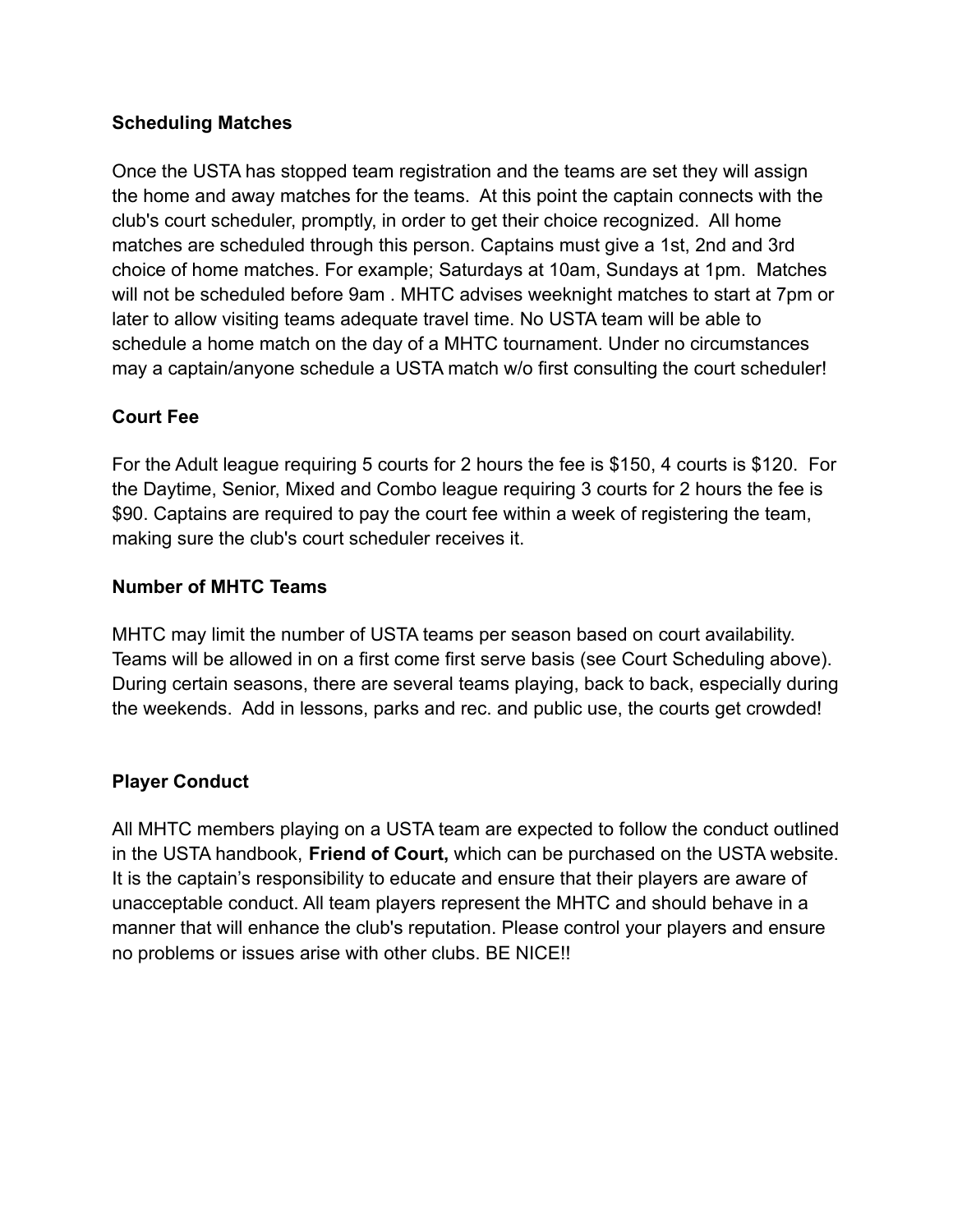### **Home Match Preparation**

It is the captain's responsibility to make sure the courts are ready. Duties include; cleaning the courts and sitting area (leaf blowers are in the shed), putting up scorecards and informing any players on the needed courts that there is a match starting. This is where your diplomacy comes in! If there are club or public players using the needed courts, they may not be aware of league play or that the courts are reserved so kindly let them know at least a half hour in advance that the courts are needed. If a league match is going on, also inform that captain that the courts are needed. If a previous match isn't completed by your match start time, inform that captain that they have 10 minutes to either move to an open court or reschedule their match. Please be overly polite when asking anyone to vacate a court reserved for a match!

## **Storage Room Access**

Captains will be given the access code to the shed. The code may be subject to change periodically. There are scoreboards and brooms, blowers, chairs and tables in the storage room for use during home matches. Please be sure to return everything to the storage room at the end of the match.

## **3rd Set Super Tie-breaker**

If there is a match scheduled immediately following your match, it is highly recommended that you play a Super Tie-breaker instead of a full 3rd set. This will ensure all matches start as scheduled. Match start times are typically scheduled 2.5 hours apart. It is the captain's responsibility to find out if there is a match following his/her match, even make-ups. If one or more courts are still in play at the next match starting time then those matches must vacate the reserved courts and either reschedule or move to another unreserved court. Of course if both captains agree to let the matches finish then so be it. However, matches that go over push all matches back so anything longer than 10 minutes is discouraged. When warming up for a match please respect the matches currently being played!